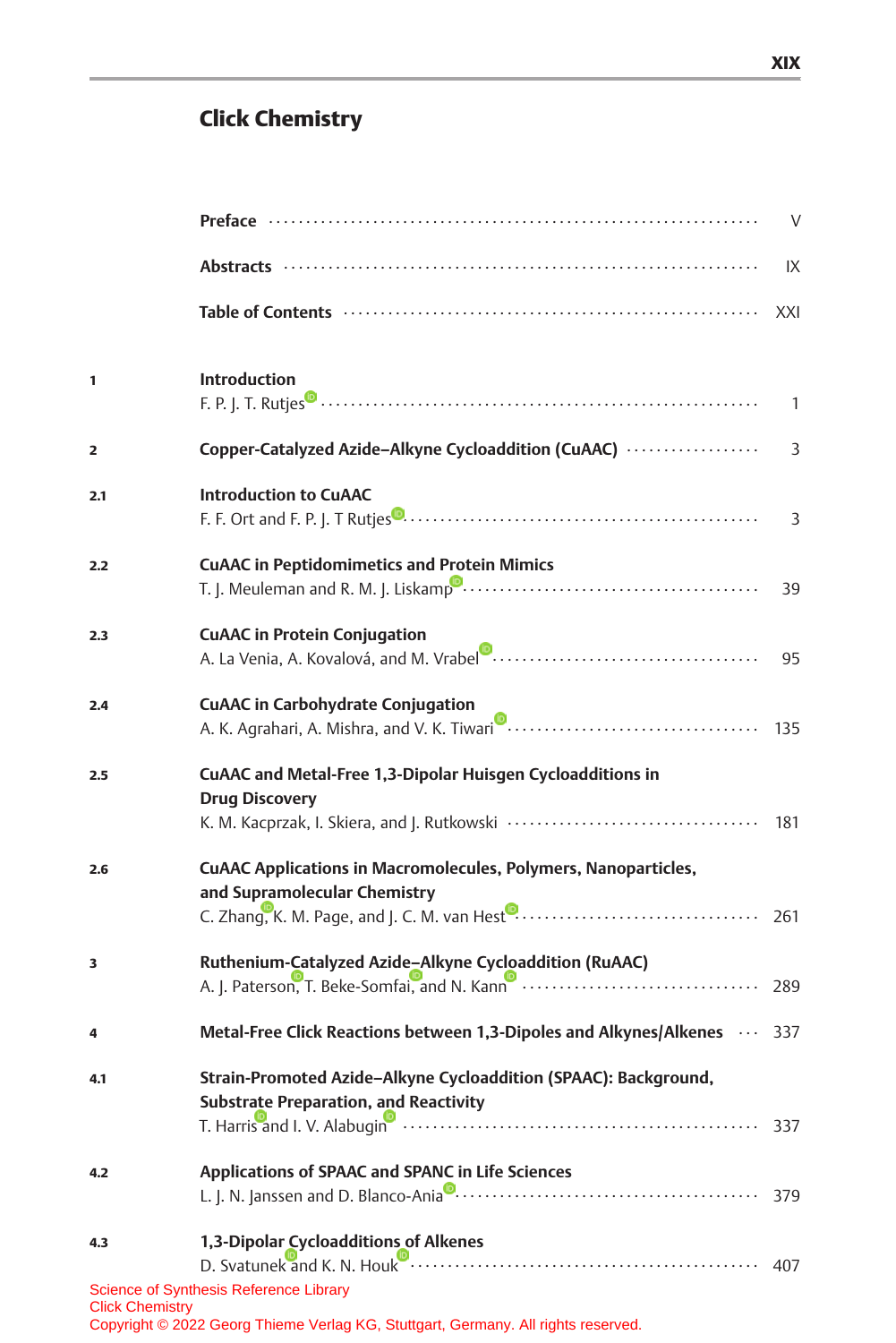| <b>XX</b>      | Overview                                                                                                                                                                                                                       |  |
|----------------|--------------------------------------------------------------------------------------------------------------------------------------------------------------------------------------------------------------------------------|--|
| 5              | Sulfur Fluoride Exchange (SuFEx)                                                                                                                                                                                               |  |
| 6              |                                                                                                                                                                                                                                |  |
| 6.1            | Thiol-Ene/Yne Click Reactions: A Powerful Tool Toward<br><b>Diversity-Oriented Synthesis</b>                                                                                                                                   |  |
| 6.2            | Hybridization of Thiol-Ene Chemistry Hydrogels for<br><b>Biomedical Applications</b>                                                                                                                                           |  |
| $\overline{ }$ | Tetrazine-Based Cycloadditions in Click Chemistry<br>W. Kuba, M. Wilkovitsch, J. C. T. Carlson, and H. Mikula <b>Communisties</b>                                                                                              |  |
| 8              | Sydnone-Based Cycloadditions in Click Chemistry                                                                                                                                                                                |  |
|                | Author Index (a) and the contract of the contract of the contract of the contract of the contract of the contract of the contract of the contract of the contract of the contract of the contract of the contract of the contr |  |
|                |                                                                                                                                                                                                                                |  |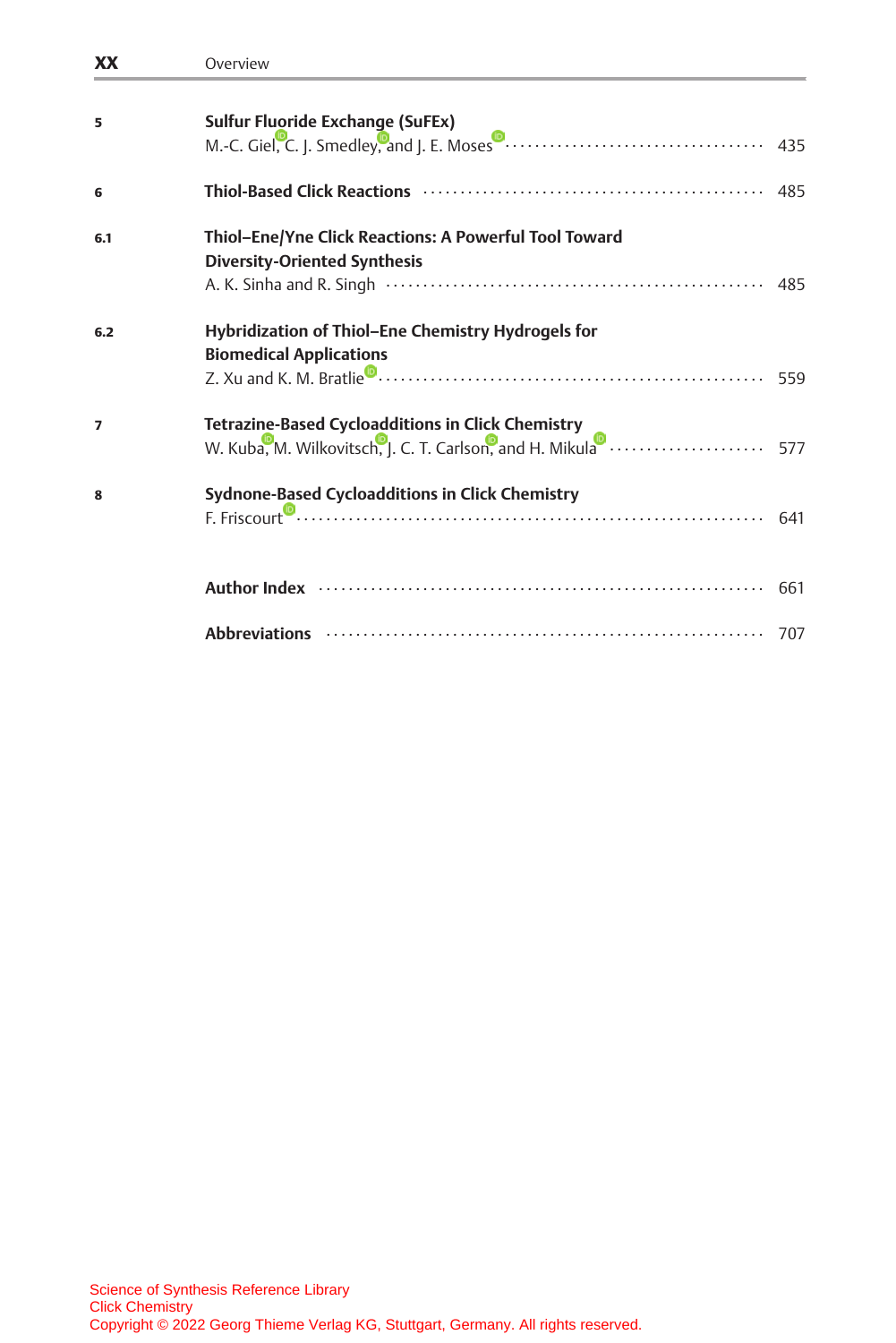# Table of Contents

| 1                      | <b>Introduction</b><br>F. P. J. T. Rutjes                                                                                   |                |
|------------------------|-----------------------------------------------------------------------------------------------------------------------------|----------------|
| $\mathbf{1}$           |                                                                                                                             | 1              |
| 2                      | Copper-Catalyzed Azide-Alkyne Cycloaddition (CuAAC)                                                                         |                |
| 2.1                    | <b>Introduction to CuAAC</b><br>F. F. Ort and F. P. J. T Rutjes                                                             |                |
| 2.1                    |                                                                                                                             | 3              |
| 2.1.1                  | Origin of the CuAAC Reaction (and the continuum control of the CuAAC Reaction (and the control of the CuAAC Reaction        | 3              |
| 2.1.2                  |                                                                                                                             | $\overline{4}$ |
| 2.1.3                  | Current View of the General Mechanism of CuAAC                                                                              | 5              |
| 2.1.4                  | General Procedures for CuAAC-Driven Synthesis of Triazoles                                                                  | 6              |
| 2.1.5                  | Overview of the Properties of 1,2,3-Triazoles                                                                               | 8              |
| 2.1.5.1                | Applications of 1,2,3-Triazoles in Medicinal Chemistry and as                                                               | 10             |
| 2.1.6                  | Strategies and Guidelines for the Preparation of Azide and                                                                  | 11             |
| 2.1.6.1                | Introducing the Azide Moiety, and Practical Considerations and                                                              | 11             |
| 2.1.6.2                | Introducing the Alkyne Moiety, and Practical Considerations When                                                            | 13             |
| 2.1.7                  | Reaction Conditions for CuAAC: Parameters for a Versatile Reaction                                                          | 15             |
| 2.1.7.1                |                                                                                                                             | 16             |
| 2.1.7.1.1              | General Azide Substrate Scope (1000) (2000) (2000) (2000) (2000) (2000) (2000) (2000) (2000) (2000) (2000) (20              | 16             |
| 2.1.7.1.2              | Effect of Electron-Deficient Azide Substrates: Acyl, Phosphoryl, and Sulfonyl                                               | 18             |
| 2.1.7.2                |                                                                                                                             | 19             |
| 2.1.7.2.1              |                                                                                                                             | 19             |
| 2.1.7.2.2              |                                                                                                                             | 20             |
| 2.1.7.2.3              |                                                                                                                             | 20             |
| 2.1.7.3                |                                                                                                                             | 22             |
| 2.1.7.3.1              |                                                                                                                             | 22             |
| 2.1.7.3.1.1            |                                                                                                                             | 22             |
| 2.1.7.3.1.2            |                                                                                                                             | 23             |
| 2.1.7.3.1.3            |                                                                                                                             | 23             |
| <b>Click Chemistry</b> | Science of Synthesis Reference Library<br>Copyright © 2022 Georg Thieme Verlag KG, Stuttgart, Germany. All rights reserved. |                |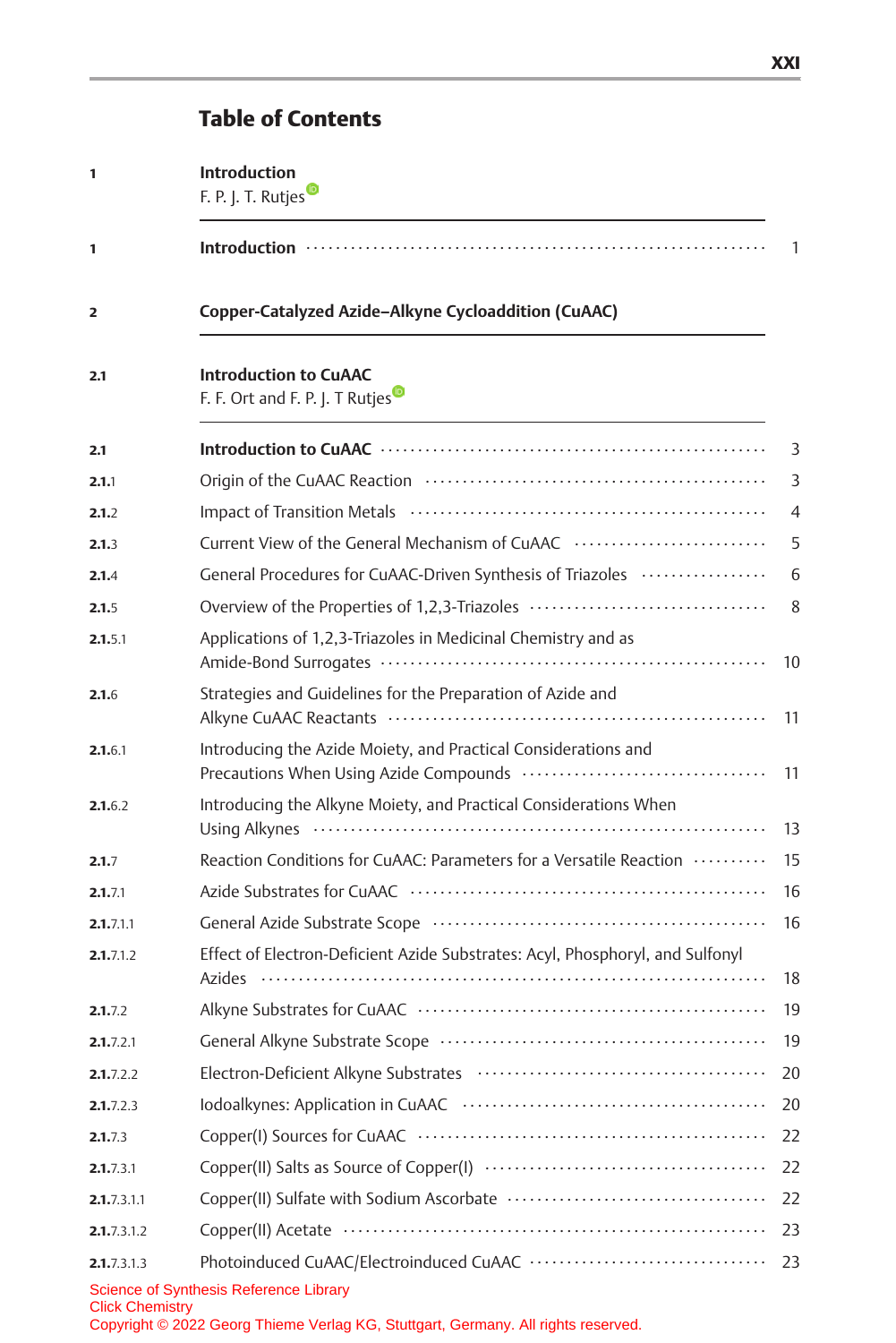| XXII          | Table of Contents                                                                                                                                                                                                              |    |
|---------------|--------------------------------------------------------------------------------------------------------------------------------------------------------------------------------------------------------------------------------|----|
|               |                                                                                                                                                                                                                                |    |
| 2.1.7.3.2     |                                                                                                                                                                                                                                | 24 |
| 2.1.7.3.2.1   |                                                                                                                                                                                                                                | 24 |
| 2.1.7.3.2.2   |                                                                                                                                                                                                                                | 26 |
| 2.1.7.3.3     |                                                                                                                                                                                                                                | 26 |
| 2.1.7.3.3.1   | Metallic Copper (and the context of the context of the context of the context of the context of the context of                                                                                                                 | 26 |
| 2.1.7.3.3.2   |                                                                                                                                                                                                                                | 27 |
| 2.1.7.4       |                                                                                                                                                                                                                                | 29 |
| 2.1.7.4.1     |                                                                                                                                                                                                                                | 30 |
| 2.1.7.4.2     | Phosphorus Ligands (and according to the state of the state of the state of the state of the state of the state of the state of the state of the state of the state of the state of the state of the state of the state of the | 31 |
| 2.1.7.4.3     |                                                                                                                                                                                                                                | 32 |
| 2.2           | <b>CuAAC in Peptidomimetics and Protein Mimics</b><br>T. J. Meuleman and R. M. J. Liskamp                                                                                                                                      |    |
| 2.2           |                                                                                                                                                                                                                                |    |
| 2.2.1         | Structural Mimics of Peptide Functional Groups (and content content content of                                                                                                                                                 | 39 |
| 2.2.1.1       |                                                                                                                                                                                                                                | 39 |
| 2.2.1.1.1     | Synthesis of Peptide Backbone Amide-to-Triazole Substitution                                                                                                                                                                   | 43 |
| 2.2.1.1.1.1   |                                                                                                                                                                                                                                | 43 |
| 2.2.1.1.1.2   | CuAAC on the Backbone of a Growing Peptide Chain                                                                                                                                                                               | 44 |
| 2.2.1.1.1.3   | Synthesis of Triazole-Dipeptide Precursors by CuAAC and                                                                                                                                                                        | 45 |
| 2.2.1.1.1.4   |                                                                                                                                                                                                                                | 46 |
| 2.2.1.1.1.4.1 |                                                                                                                                                                                                                                | 46 |
| 2.2.1.1.1.4.2 |                                                                                                                                                                                                                                | 47 |
| 2.2.1.1.1.4.3 | Synthesis of $\alpha$ -Amino Alkyne Analogues via a Chiral Auxiliary $\cdots$                                                                                                                                                  | 48 |
| 2.2.1.2       |                                                                                                                                                                                                                                | 49 |
| 2.2.1.2.1     | Synthesis of Triazole-Bridged Peptidomimetics                                                                                                                                                                                  | 53 |
| 2.2.2         |                                                                                                                                                                                                                                | 54 |
| 2.2.2.1       | Structural Mimicry of the Glycopeptide Vancomycin by                                                                                                                                                                           | 54 |
| 2.2.2.2       | The Triazole Moiety as a Conformational Constraint for an $\alpha$ -Helix Structure                                                                                                                                            | 59 |
| 2.2.2.2.1     | $\alpha$ -Helical Stabilization by Amide-to-Triazole Exchange in the Peptide Backbone                                                                                                                                          | 59 |
| 2.2.2.2.2     | α-Helical Stabilization by CuAAC of the Side Chains                                                                                                                                                                            | 62 |
| 2.2.2.3       | The Triazole Moiety as a Conformational Constraint for a $\beta$ -Turn Structure $\cdots$                                                                                                                                      | 65 |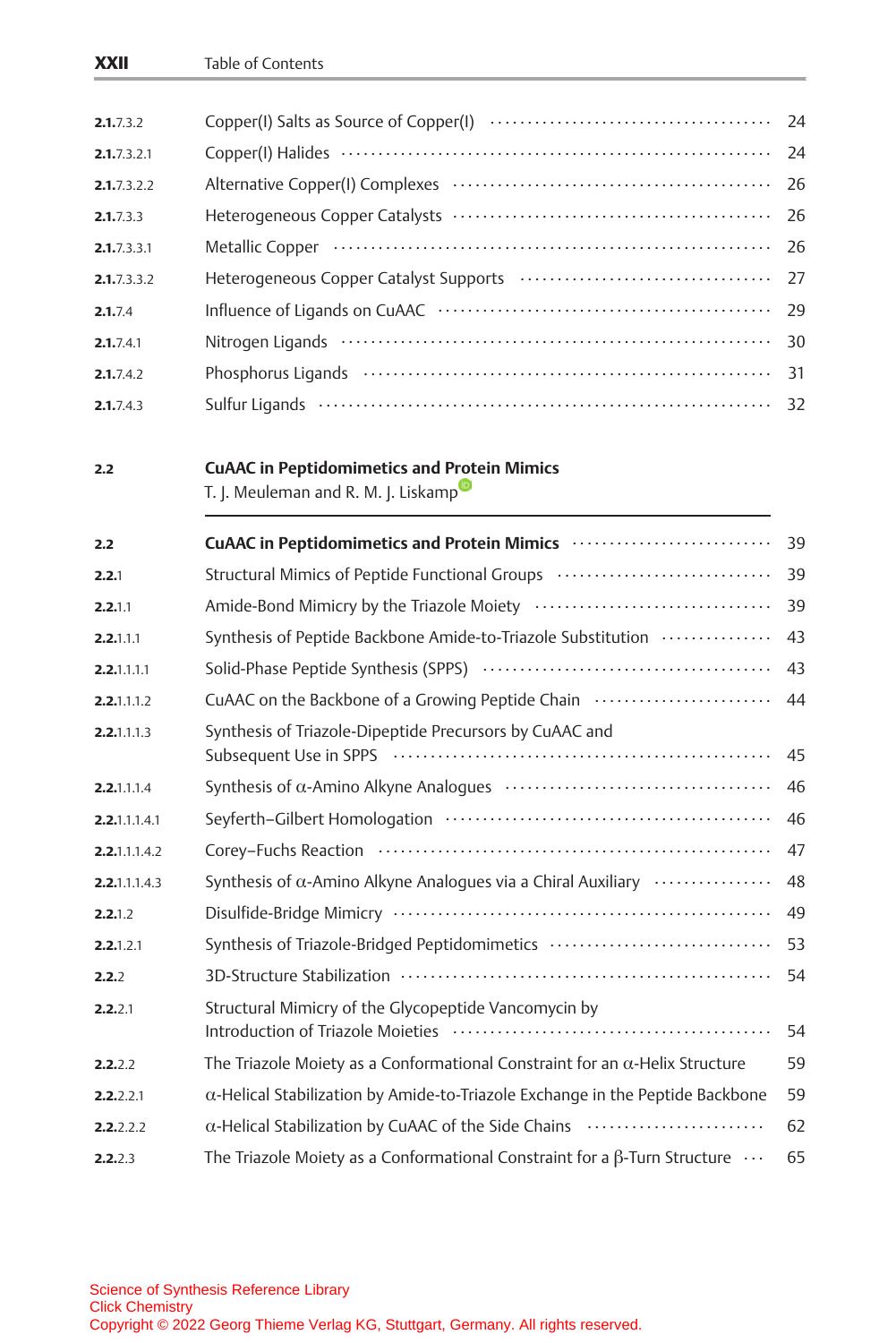| 2.2.2.4   | CuAAC-Induced Cyclization of Peptides and CuAAC-Induced Scaffolding of                                                    | 69  |
|-----------|---------------------------------------------------------------------------------------------------------------------------|-----|
| 2.2.2.4.1 | Intramolecular versus Intermolecular Cyclization                                                                          | 69  |
| 2.2.2.4.2 | CuAAC-Induced Scaffolding of Cyclized Peptides                                                                            | 75  |
| 2.2.3     |                                                                                                                           | 78  |
| 2.2.3.1   |                                                                                                                           | 78  |
| 2.2.3.2   |                                                                                                                           | 85  |
| 2.2.4     |                                                                                                                           | 89  |
| 2.3       | <b>CuAAC in Protein Conjugation</b><br>A. La Venia, A. Kovalová, and M. Vrabel                                            |     |
| 2.3       |                                                                                                                           | 95  |
| 2.3.1     |                                                                                                                           | 96  |
| 2.3.1.1   | Incorporation of Azide and Alkyne Functionalities into Peptides                                                           | 97  |
| 2.3.1.2   | Modification of Peptides for Biomedical Applications                                                                      | 99  |
| 2.3.1.3   |                                                                                                                           | 103 |
| 2.3.1.4   |                                                                                                                           | 108 |
| 2.3.2     |                                                                                                                           | 111 |
| 2.3.2.1   | Incorporation of Azido and Alkynyl Amino Acids into Proteins                                                              | 112 |
| 2.3.2.2   | Analysis of Newly Synthesized Proteins in Cells and Animals                                                               | 113 |
| 2.3.2.3   |                                                                                                                           | 115 |
| 2.3.2.4   |                                                                                                                           | 119 |
| 2.3.2.5   | Modification of Proteins for Biomedical Applications                                                                      | 119 |
| 2.3.2.6   |                                                                                                                           | 122 |
| 2.3.2.7   |                                                                                                                           | 123 |
| 2.3.2.8   |                                                                                                                           | 124 |
| 2.3.3     |                                                                                                                           | 126 |
| 2.4       | <b>CuAAC in Carbohydrate Conjugation</b><br>A. K. Agrahari, A. Mishra, and V. K. Tiwari                                   |     |
| 2.4       |                                                                                                                           | 135 |
| 2.4.1     | Intermolecular CuAAC Click Conjugation of Carbohydrates                                                                   | 136 |
| 2.4.2     | Intramolecular CuAAC Carbo-Click Reactions: Development of<br>Carbohydrate-Containing Macrocycles with Triazole as Spacer | 170 |
| 2.4.3     |                                                                                                                           | 176 |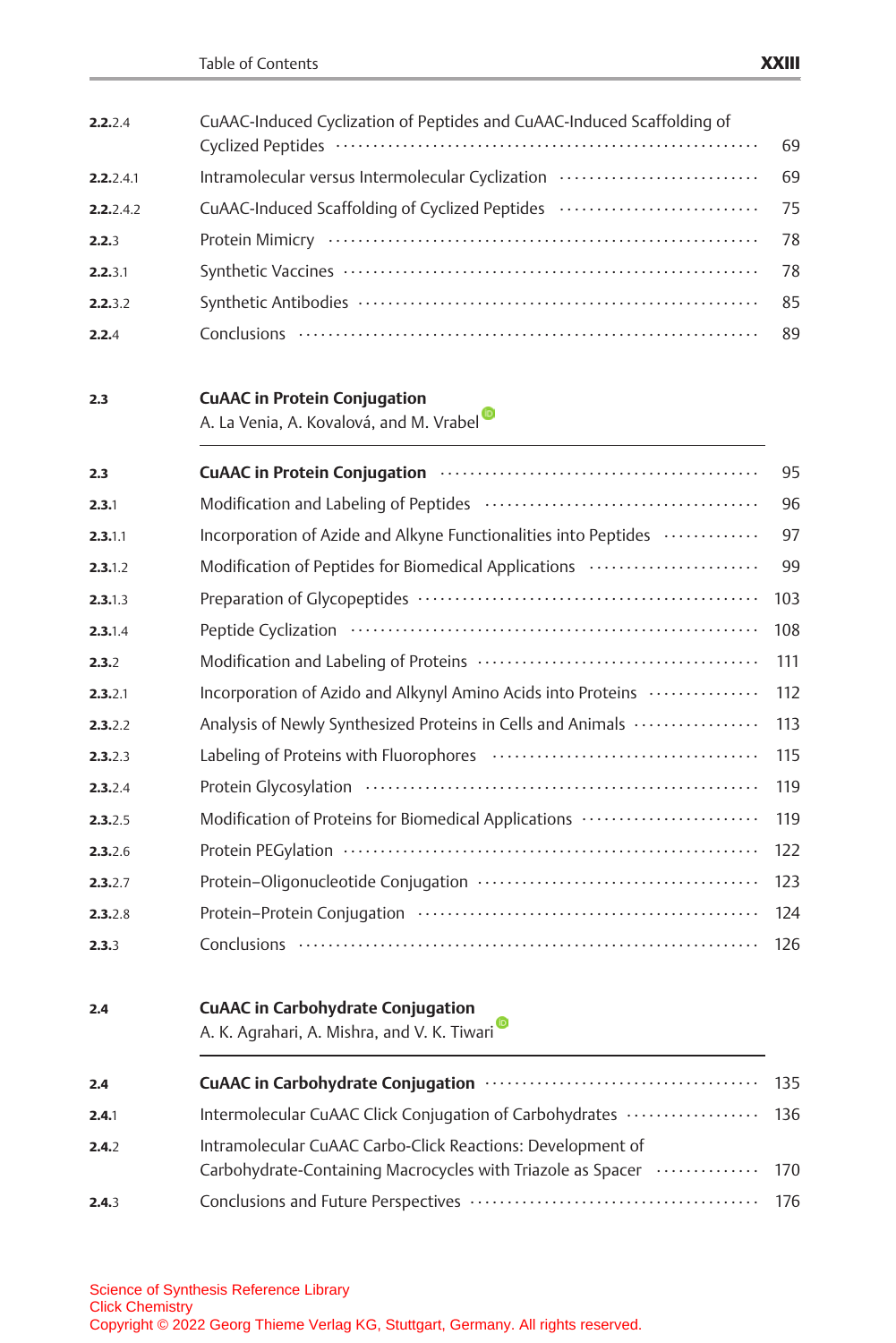| XXIV      | Table of Contents                                                                                                                                                                                                              |     |
|-----------|--------------------------------------------------------------------------------------------------------------------------------------------------------------------------------------------------------------------------------|-----|
| 2.5       | CuAAC and Metal-Free 1,3-Dipolar Huisgen Cycloadditions in<br><b>Drug Discovery</b><br>K. M. Kacprzak, I. Skiera, and J. Rutkowski                                                                                             |     |
| 2.5       | CuAAC and Metal-Free 1,3-Dipolar Huisgen Cycloadditions in                                                                                                                                                                     | 181 |
| 2.5.1     | Characteristics of 1,2,3-Triazoles: A Medicinal Chemistry Perspective                                                                                                                                                          | 183 |
| 2.5.2     | Current Drugs and Drug Candidates Containing 1,2,3-Triazoles                                                                                                                                                                   | 184 |
| 2.5.3     | In Situ Click Chemistry Assembly by Enzymes (Kinetic                                                                                                                                                                           | 189 |
| 2.5.3.1   |                                                                                                                                                                                                                                | 193 |
| 2.5.3.2   | In Situ Click Chemistry in Other Biopolymers                                                                                                                                                                                   | 203 |
| 2.5.3.3   | Click Chemistry and Fragment-Based Drug Discovery (FBDD)                                                                                                                                                                       | 210 |
| 2.5.4     | Combinatorial Synthesis of 1,2,3-Triazole Libraries and<br>High-Throughput Screening for New Lead Discovery                                                                                                                    | 214 |
| 2.5.4.1   | Smart Libraries (and the content of the content of the state of the state of the Smart Libraries (and the state of the state of the state of the state of the state of the state of the state of the state of the state of the | 216 |
| 2.5.4.2   | Rational/Smart Combinatorial Approach: Warhead Designed Based on                                                                                                                                                               | 217 |
| 2.5.4.3   |                                                                                                                                                                                                                                | 225 |
| 2.5.4.4   | Solid-Phase Combinatorial Click Libraries toward New Bioactivities                                                                                                                                                             | 226 |
| 2.5.5     | Natural Products and Old-Drug Modification by Click                                                                                                                                                                            | 228 |
| 2.5.5.1   |                                                                                                                                                                                                                                | 229 |
| 2.5.5.1.1 | 1,2,3-Triazole as a Bioisostere of an Amide Bond                                                                                                                                                                               | 229 |
| 2.5.5.1.2 | Replacement of Other Linkages by 1,2,3-Triazoles                                                                                                                                                                               | 231 |
| 2.5.5.2   | Derivatization and Linking (Conjugation) by Click Chemistry                                                                                                                                                                    | 234 |
| 2.5.6     | Structure-Based (Rational) Drug Design with the Aid of Click Chemistry                                                                                                                                                         | 244 |
| 2.5.7     |                                                                                                                                                                                                                                | 252 |
| 2.6       | <b>CUAAC Applications in Macromolecules, Polymers, Nanoparticles,</b><br>and Supramolecular Chemistry<br>C. Zhang, K. M. Page, and J. C. M. van Hest                                                                           |     |
| 2.6       | <b>CUAAC Applications in Macromolecules, Polymers, Nanoparticles,</b>                                                                                                                                                          | 261 |
| 2.6.1     | CuAAC Applications in Macromolecular Synthesis                                                                                                                                                                                 | 262 |
| 2.6.1.1   | Main-Chain and Side-Chain Modification of Unbranched Structures                                                                                                                                                                | 262 |
| 2.6.1.1.1 |                                                                                                                                                                                                                                | 262 |
| 2.6.1.1.2 |                                                                                                                                                                                                                                | 263 |
| 2.6.1.1.3 |                                                                                                                                                                                                                                | 264 |
|           | Science of Synthesis Reference Library                                                                                                                                                                                         |     |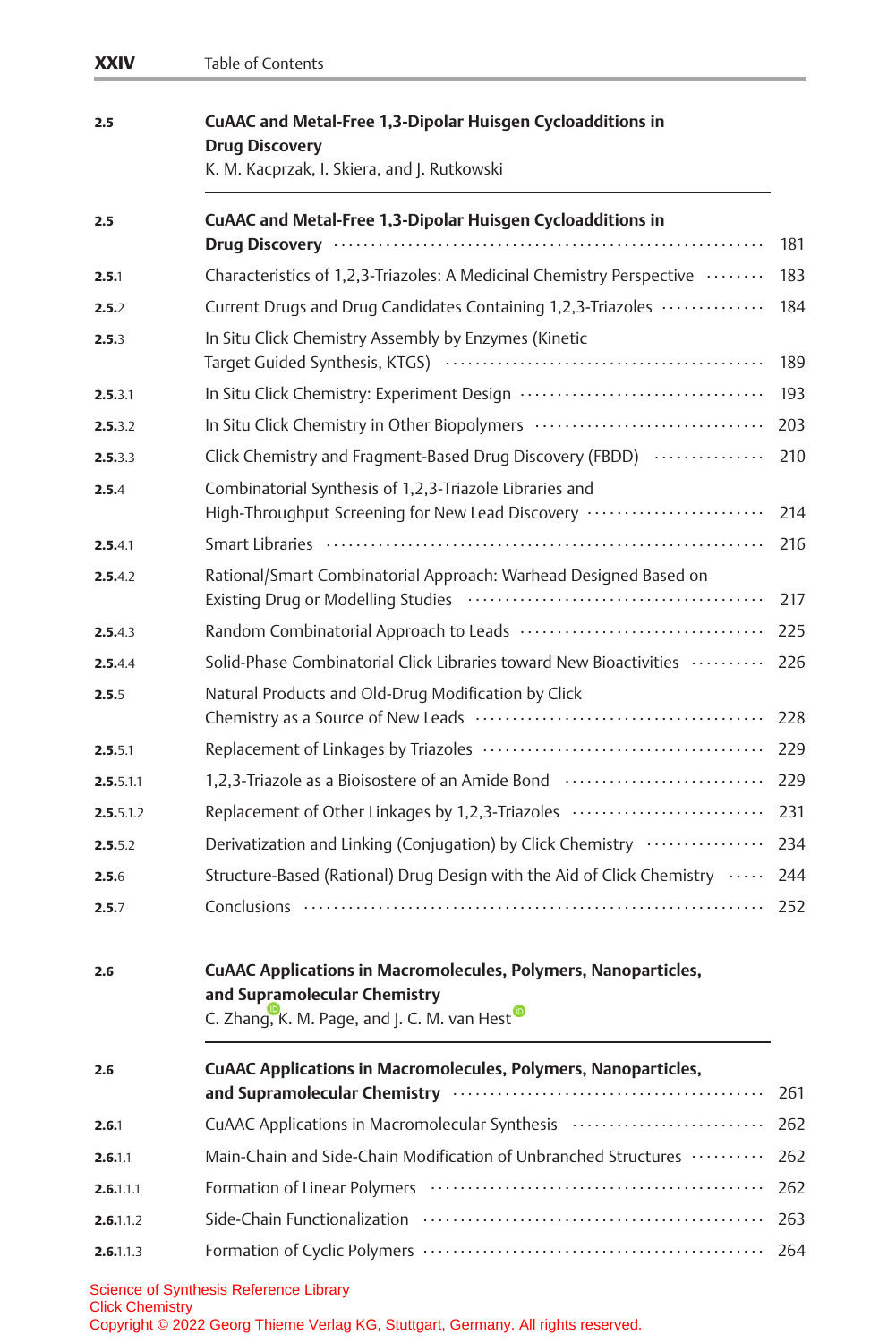| 2.6.1.2   |                                      |  |
|-----------|--------------------------------------|--|
| 2.6.1.2.1 |                                      |  |
| 2.6.1.2.2 |                                      |  |
| 2.6.2     |                                      |  |
| 2.6.2.1   |                                      |  |
| 2.6.2.2   |                                      |  |
| 2.6.3     |                                      |  |
| 2.6.3.1   |                                      |  |
| 2.6.3.2   |                                      |  |
| 2.6.4     |                                      |  |
| 2.6.5     | Conclusions …………………………………………………… 283 |  |

### 3 Ruthenium-Catalyzed Azid[e–A](http://orcid.org/0000-0002-4788-3758)lkyne Cy[cloa](http://orcid.org/0000-0002-4457-5282)ddition (RuAAC)

A. J. Paterso[n,](http://orcid.org/0000-0001-7169-2524) [T](http://orcid.org/0000-0001-7169-2524). Beke-Somfai, and N. Kann

| 3       | Ruthenium-Catalyzed Azide-Alkyne Cycloaddition (RuAAC)            | 289 |
|---------|-------------------------------------------------------------------|-----|
| 3.1     |                                                                   | 290 |
| 3.2     | Catalysts, Azides, Alkynes, and Reaction Conditions Used in RuAAC | 293 |
| 3.2.1   |                                                                   | 293 |
| 3.2.2   |                                                                   | 293 |
| 3.2.3   |                                                                   | 297 |
| 3.2.3.1 |                                                                   | 297 |
| 3.2.3.2 |                                                                   | 298 |
| 3.2.4   |                                                                   | 301 |
| 3.2.4.1 |                                                                   | 301 |
| 3.2.4.2 |                                                                   | 303 |
| 3.2.4.3 |                                                                   | 305 |
| 3.2.4.4 |                                                                   | 306 |
| 3.2.5   | RuAAC in Water Affording 1,4-Disubstituted 1,2,3-Triazoles        | 308 |
| 3.3     |                                                                   | 308 |
| 3.3.1   |                                                                   | 309 |
| 3.3.2   |                                                                   | 309 |
| 3.3.3   | Biological and Medicinal Chemistry Applications of RuAAC          | 312 |
| 3.3.3.1 |                                                                   | 312 |
| 3.3.3.2 | RuAAC Applications in Nucleoside and Nucleotide Analogues         | 320 |
| 3.3.4   |                                                                   | 321 |
| 3.3.5   |                                                                   | 325 |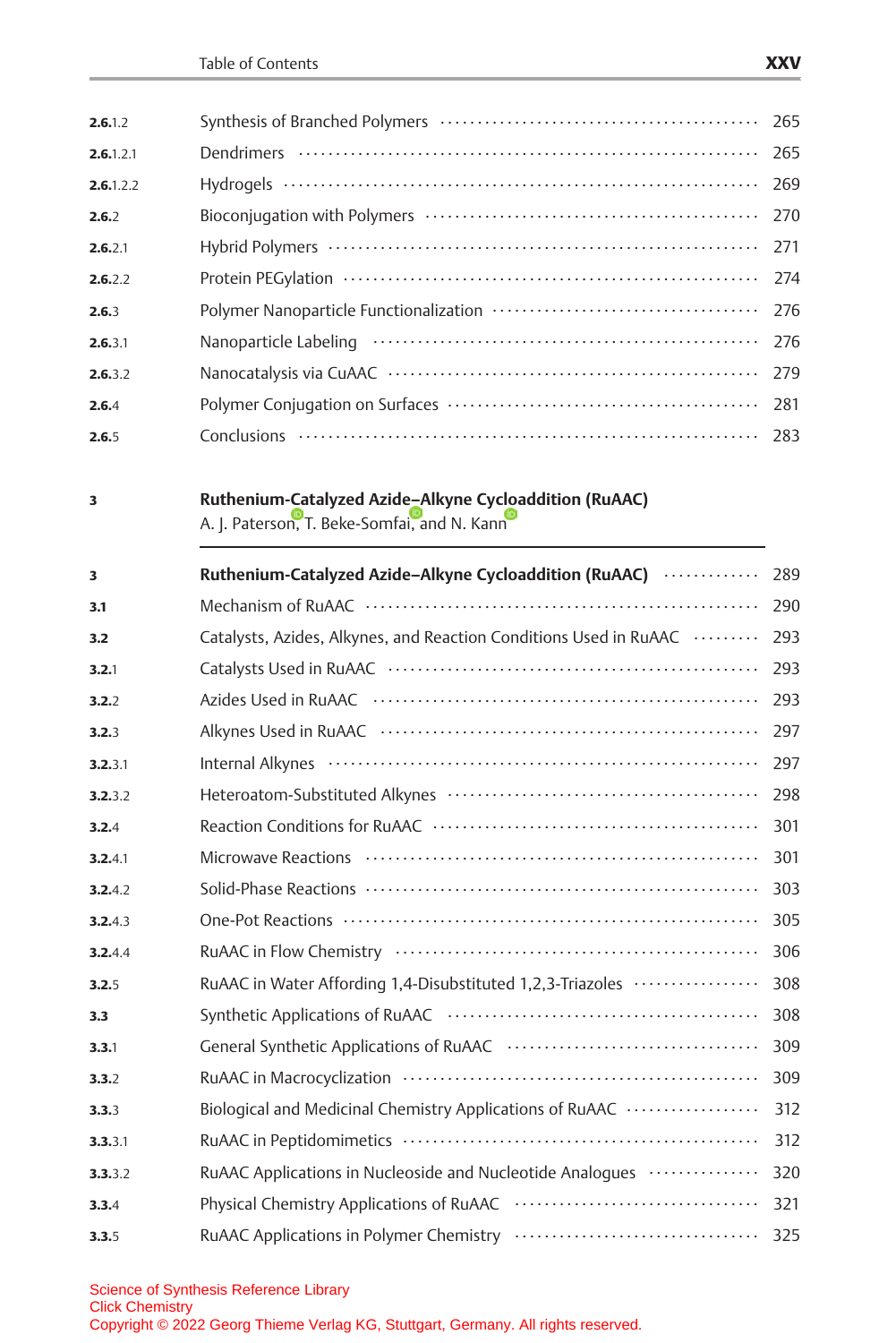| <b>XXVI</b> | Table of Contents                                                                                                                               |     |
|-------------|-------------------------------------------------------------------------------------------------------------------------------------------------|-----|
| 3.4         | Azide-Alkyne Cycloadditions Affording 1,5-Disubstituted 1,2,3-Triazoles                                                                         | 329 |
| 3.5         |                                                                                                                                                 | 331 |
| 4           | Metal-Free Click Reactions between 1,3-Dipoles and Alkynes/Alkenes                                                                              |     |
| 4.1         | Strain-Promoted Azide-Alkyne Cycloaddition (SPAAC): Background,<br><b>Substrate Preparation, and Reactivity</b><br>T. Harris and I. V. Alabugin |     |
| 4.1         | Strain-Promoted Azide-Alkyne Cycloaddition (SPAAC): Background,                                                                                 | 337 |
| 4.1.1       | Cycloaddition/Pericyclic Reaction Mechanism of SPAAC                                                                                            | 337 |
| 4.1.2       |                                                                                                                                                 | 338 |
| 4.1.3       |                                                                                                                                                 | 340 |
| 4.1.3.1     | Synthesis of Cycloalkynes for SPAAC by Cyclization/Ring Expansion                                                                               | 341 |
| 4.1.3.1.1   | Nicholas Reaction (and the content of the Read of the Nicholas Reaction (and the set of the Nicholas Reaction                                   | 341 |
| 4.1.3.1.2   | Büchner-Curtius-Schlotterbeck Ring Expansion                                                                                                    | 342 |
| 4.1.3.1.3   |                                                                                                                                                 | 343 |
| 4.1.3.1.4   | Inverse-Electron-Demand Diels-Alder Reaction                                                                                                    | 343 |
| 4.1.3.1.5   | Friedel-Crafts Alkylation (11) (1) and the Crafts Alkylation (1) (1) and the control of the Crafts Alkylation                                   | 344 |
| 4.1.3.2     | Synthesis of Cycloalkynes for SPAAC by Triple-Bond Formation                                                                                    | 346 |
| 4.1.3.2.1   | syn-Fragmentations of Vinyl Trifluoromethanesulfonates                                                                                          | 346 |
| 4.1.3.2.1.1 | Sulfoxide-Magnesium Exchange of 2-Sulfinylcycloalkenyl                                                                                          | 346 |
| 4.1.3.2.1.2 | Fluoride-Induced Fragmentation of Vicinal Trimethylsilyl                                                                                        | 347 |
| 4.1.3.2.1.3 | Base-Induced Fragmentation of Vinyl Trifluoromethanesulfonates                                                                                  | 347 |
| 4.1.3.2.2   |                                                                                                                                                 | 348 |
| 4.1.3.2.3   |                                                                                                                                                 | 349 |
| 4.1.3.2.4   |                                                                                                                                                 | 349 |
| 4.1.3.3     | Synthesis of Cycloalkynes for SPAAC with Simultaneous Assembly of                                                                               | 350 |
| 4.1.3.3.1   |                                                                                                                                                 | 350 |
| 4.1.3.3.2   | Tandem Cyclization/Fragmentation of Vinylogous Acyl                                                                                             | 351 |
| 4.1.3.3.3   | Fluoride-Induced Fragmentation of Bicyclic Silylated Methyleneaziridines                                                                        | 352 |
| 4.1.3.3.4   | Lewis Acid Promoted Ring Expansion of Bicyclic Diazo Ketones                                                                                    | 353 |
|             |                                                                                                                                                 |     |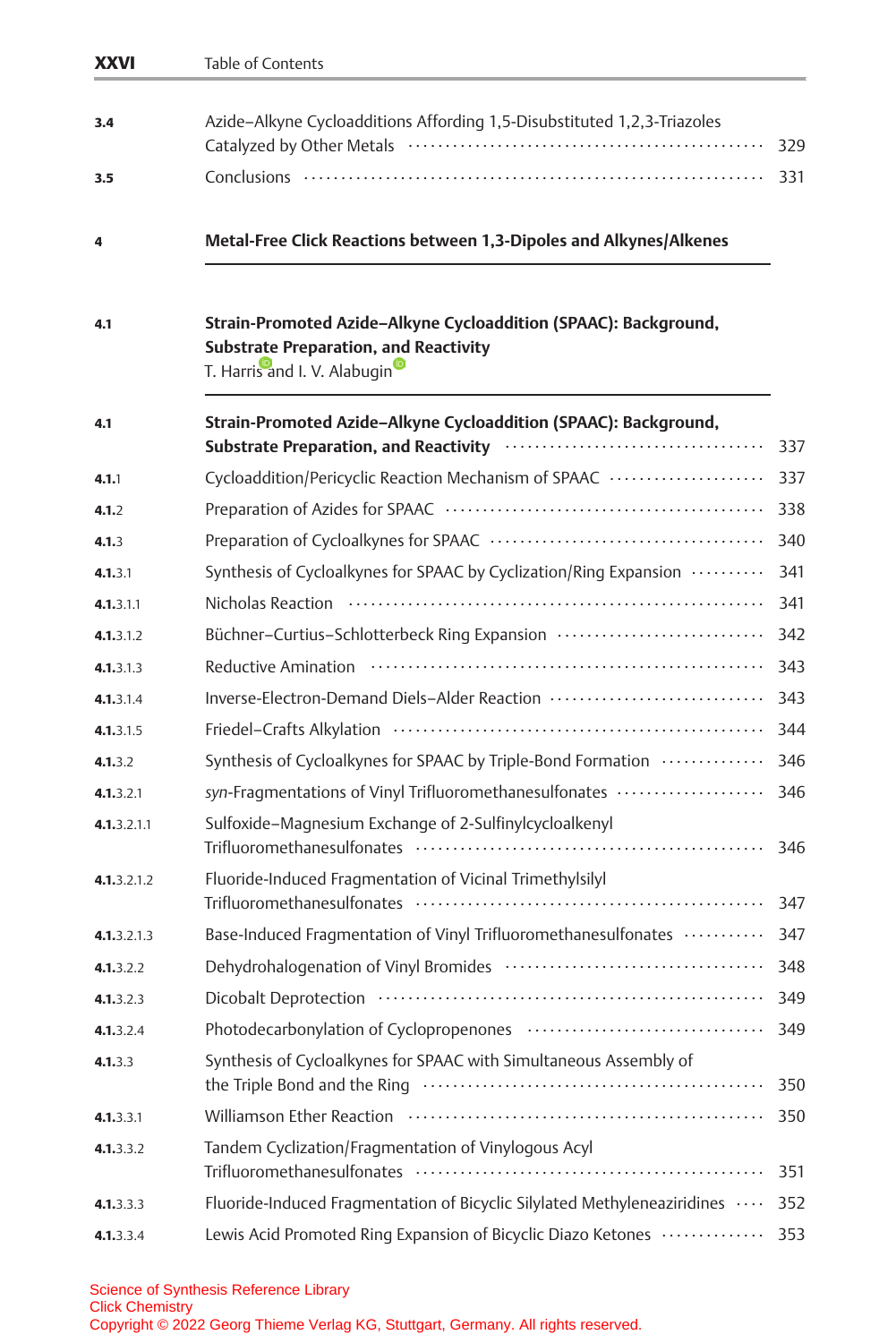| 4.1.4       | The Role of Strain and Evaluating Strain in SPAAC                                       | 353 |
|-------------|-----------------------------------------------------------------------------------------|-----|
| 4.1.5       | Strategies for Destabilizing Cycloalkyne Reagents                                       | 355 |
| 4.1.6       | Effects of Hydrophobic and Hydrophilic Substituents                                     | 356 |
| 4.1.7       | Distortion/Interaction-Activation Strain Model for Evaluating SPAAC Reactivity          | 357 |
| 4.1.8       |                                                                                         | 358 |
| 4.1.8.1     |                                                                                         | 359 |
| 4.1.8.2     |                                                                                         | 360 |
| 4.1.9       | Stereoelectronic Effects in Cycloalkyne Cycloadditions                                  | 361 |
| 4.1.9.1     |                                                                                         | 361 |
| 4.1.9.2     |                                                                                         | 362 |
| 4.1.10      | Controlling SPAAC Reactivity through Azide Modification                                 | 365 |
| 4.1.10.1    | Increasing SPAAC Reactivity through Azide "Umpolung"                                    | 365 |
| 4.1.10.2    | Controlling SPAAC Reactivity through Steric Bulk in Alkyl,                              | 366 |
| 4.1.10.3    | Transient Protection of Aryl Azides for Site-Specific SPAAC                             | 368 |
| 4.1.11      | Strain-Promoted Alkyne-Nitrone Cycloaddition (SPANC)                                    | 368 |
| 4.1.11.1    |                                                                                         | 369 |
| 4.1.11.2    |                                                                                         | 370 |
| 4.1.12      |                                                                                         | 371 |
| 4.2         | Applications of SPAAC and SPANC in Life Sciences<br>L. J. N. Janssen and D. Blanco-Ania |     |
| 4.2         | Applications of SPAAC and SPANC in Life Sciences                                        | 379 |
| 4.2.1       |                                                                                         | 381 |
| 4.2.1.1     |                                                                                         | 381 |
| 4.2.1.1.1   |                                                                                         | 381 |
| 4.2.1.1.2   |                                                                                         | 383 |
| 4.2.1.1.3   |                                                                                         | 385 |
| 4.2.1.1.4   |                                                                                         | 386 |
| 4.2.1.2     |                                                                                         | 388 |
| 4.2.1.2.1   |                                                                                         | 388 |
| 4.2.1.2.2   |                                                                                         | 390 |
| 4.2.1.2.3   |                                                                                         | 392 |
| 4.2.1.2.4   |                                                                                         | 393 |
| 4.2.1.2.4.1 |                                                                                         | 393 |
|             |                                                                                         |     |

Science of Synthesis Reference Library

Copyright © 2022 Georg Thieme Verlag KG, Stuttgart, Germany. All rights reserved.

4.2.<sup>2</sup> Applications In Vivo ....................................................... 394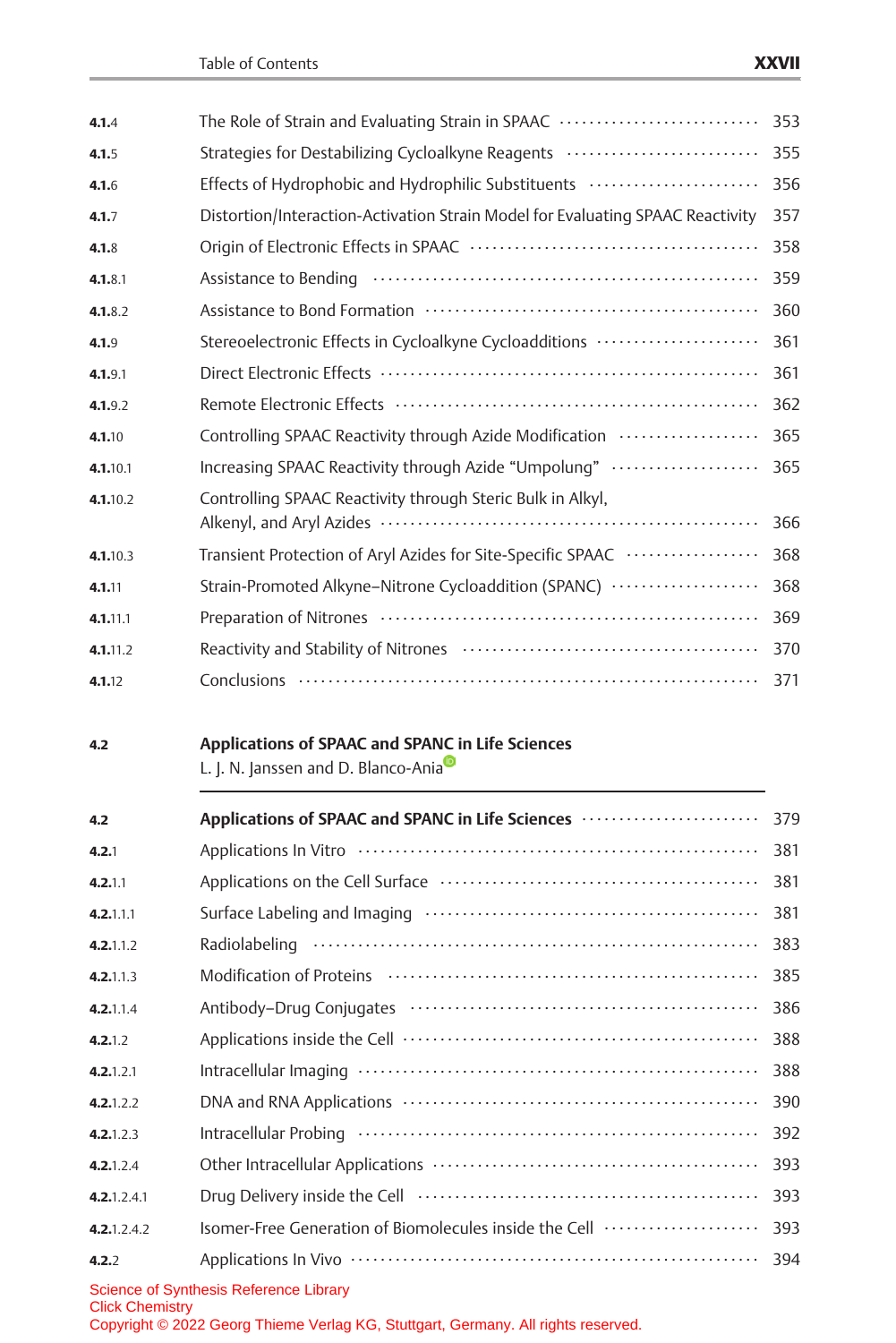| XXVIII | Table of Contents |
|--------|-------------------|
|--------|-------------------|

| 4.2.2.1   |                                               |     |
|-----------|-----------------------------------------------|-----|
| 4.2.2.1.1 |                                               | 394 |
| 4.2.2.1.2 |                                               | 396 |
| 4.2.2.1.3 |                                               | 398 |
| 4.2.2.2   |                                               | 399 |
| 4.2.2.2.1 | Intracellular Radiolabeling via Nanoparticles | 399 |
| 4.2.3     |                                               | 400 |
| 4.2.3.1   |                                               | 400 |
| 4.2.3.2   |                                               |     |
| 4.2.3.3   |                                               | 402 |
| 4.2.4     |                                               |     |
|           |                                               |     |
| 4.3       | 1,3-Dipolar Cycloadditions of Alkenes         |     |

D. Svatune[k](http://orcid.org/0000-0003-1101-2376) [an](http://orcid.org/0000-0003-1101-2376)d K. N. Houk

| 4.3       |                                                                  | 407 |
|-----------|------------------------------------------------------------------|-----|
| 4.3.1     | Reactions of Norbornenes and Norbornadienes                      | 408 |
| 4.3.1.1   |                                                                  | 408 |
| 4.3.1.2   | Oxanorbornadiene [3 + 2] Cycloaddition/Retro-Diels-Alder Cascade | 409 |
| 4.3.1.2.1 |                                                                  | 409 |
| 4.3.1.2.2 |                                                                  | 412 |
| 4.3.1.2.3 |                                                                  | 413 |
| 4.3.1.3   |                                                                  | 414 |
| 4.3.1.4   |                                                                  | 415 |
| 4.3.2     |                                                                  | 415 |
| 4.3.2.1   |                                                                  | 415 |
| 4.3.2.2   | Photocatalysis-Induced trans-Cycloheptene-Azide Cycloadditions   | 418 |
| 4.3.2.3   | Photoinduced trans-Cycloheptenone-Azide Click Reaction           | 419 |
| 4.3.3     |                                                                  | 419 |
| 4.3.4     | Reactions of Unstrained Alkenes with Reactive 1,3-Dipoles        | 423 |
| 4.3.4.1   | Electron-Poor Azides and Electron-Rich Alkenes                   | 423 |
| 4.3.4.2   |                                                                  | 425 |
| 4.3.4.3   |                                                                  | 426 |
| 4.3.4.4   |                                                                  | 429 |
| 4.3.5     |                                                                  | 430 |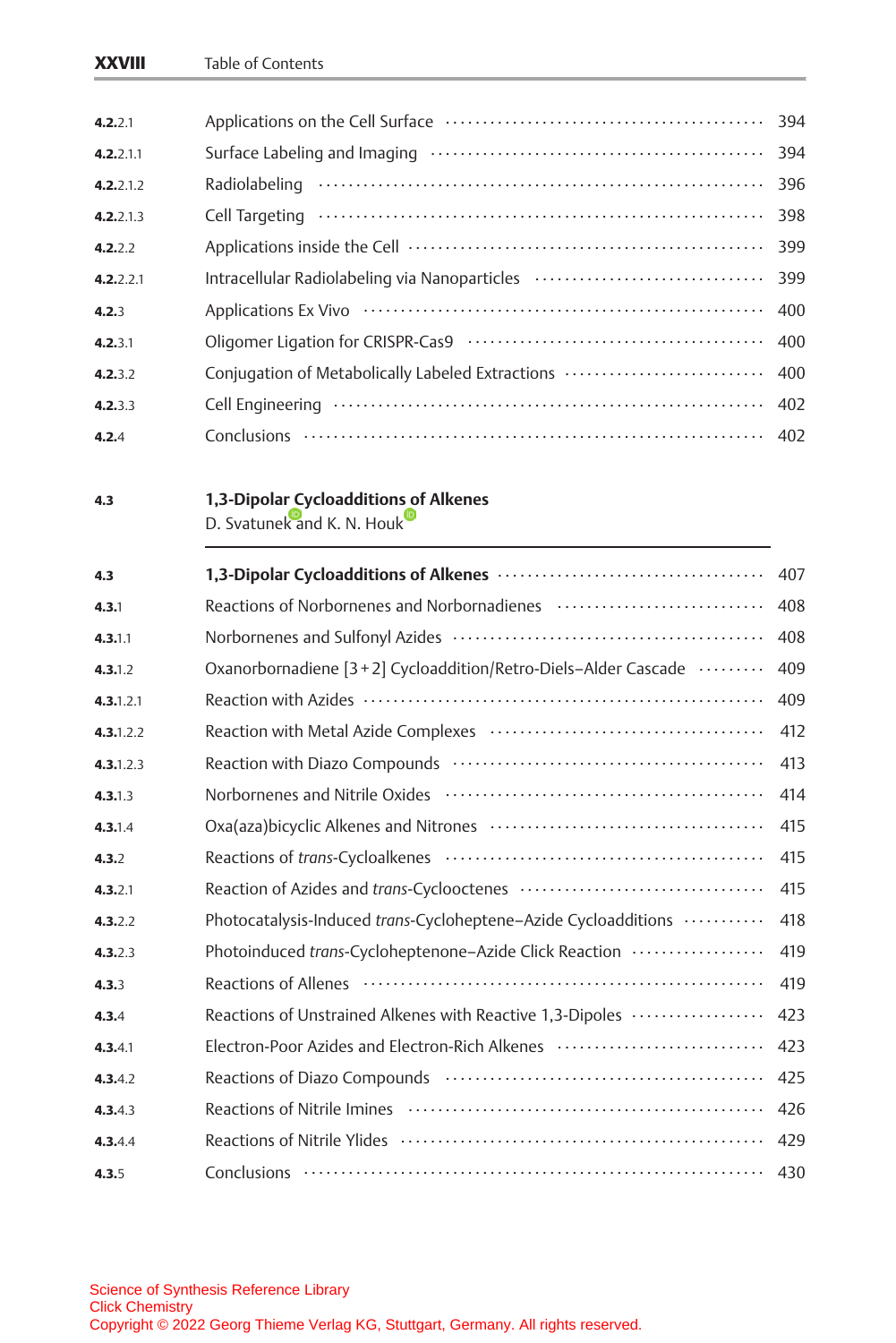|  |  | ļ |
|--|--|---|
|  |  |   |

### 5 Sulfur Fluoride Exchange (SuFEx)

M.-C. Gie[l,](http://orcid.org/0000-0001-5971-0072) [C](http://orcid.org/0000-0001-5971-0072). J. Smedle[y,](http://orcid.org/0000-0001-5110-2574) [a](http://orcid.org/0000-0001-5110-2574)nd J. E. Mo[s](http://orcid.org/0000-0003-2162-3234)es

| 5       |                                                                                                                | 435 |
|---------|----------------------------------------------------------------------------------------------------------------|-----|
| 5.1     |                                                                                                                | 437 |
| 5.2     |                                                                                                                | 437 |
| 5.3     |                                                                                                                | 442 |
| 5.3.1   |                                                                                                                | 447 |
| 5.3.2   |                                                                                                                | 450 |
| 5.3.2.1 | Synthesis of Polysulfates and Polysulfonates                                                                   | 450 |
| 5.3.2.2 | Fluorosulfates as Substrates for Palladium-Catalyzed Cross-Coupling Reactions                                  | 451 |
| 5.4     | Multidimensional Click Chemistry: Thionyl Tetrafluoride                                                        | 453 |
| 5.4.1   | Applications of Multidimensional Click Chemistry: Thionyl Tetrafluoride Derived                                | 456 |
| 5.4.1.1 |                                                                                                                | 456 |
| 5.4.1.2 | Synthetic Chemistry Applications of Thionyl Tetrafluoride Derived                                              | 458 |
| 5.4.1.3 | Biocompatible SuFEx Click Chemistry of Thionyl Tetrafluoride Derivatives                                       | 460 |
| 5.5     | Ethenesulfonyl Fluoride (and the content of the content of the content of the content of the content of the co | 463 |
| 5.5.1   | SuFEx Applications of Ethenesulfonyl Fluoride                                                                  | 464 |
| 5.5.1.1 |                                                                                                                | 464 |
| 5.5.1.2 | Synthetic Chemistry Applications of Ethenesulfonyl Fluoride                                                    | 465 |
| 5.5.1.3 | Chemical Biology and Drug Discovery Using Ethenesulfonyl Fluoride                                              | 469 |
| 5.6     |                                                                                                                | 470 |
| 5.7     |                                                                                                                | 473 |
| 5.8     |                                                                                                                | 481 |
| 6       | <b>Thiol-Based Click Reactions</b>                                                                             |     |
| 6.1     | Thiol-Ene/Yne Click Reactions: A Powerful Tool Toward                                                          |     |

| Thioi–Ene/Yne Click Reactions: A Powerful Tool Toward |
|-------------------------------------------------------|
| <b>Diversity-Oriented Synthesis</b>                   |
| A. K. Sinha and R. Singh                              |

| 6.1   | Thiol-Ene/Yne Click Reactions: A Powerful Tool Toward                                                                                                                                                                         |  |  |
|-------|-------------------------------------------------------------------------------------------------------------------------------------------------------------------------------------------------------------------------------|--|--|
|       | Diversity-Oriented Synthesis (and the context of the state of the state of the state of the state of the state of the state of the state of the state of the state of the state of the state of the state of the state of the |  |  |
| 6.1.1 |                                                                                                                                                                                                                               |  |  |
| 6.1.2 |                                                                                                                                                                                                                               |  |  |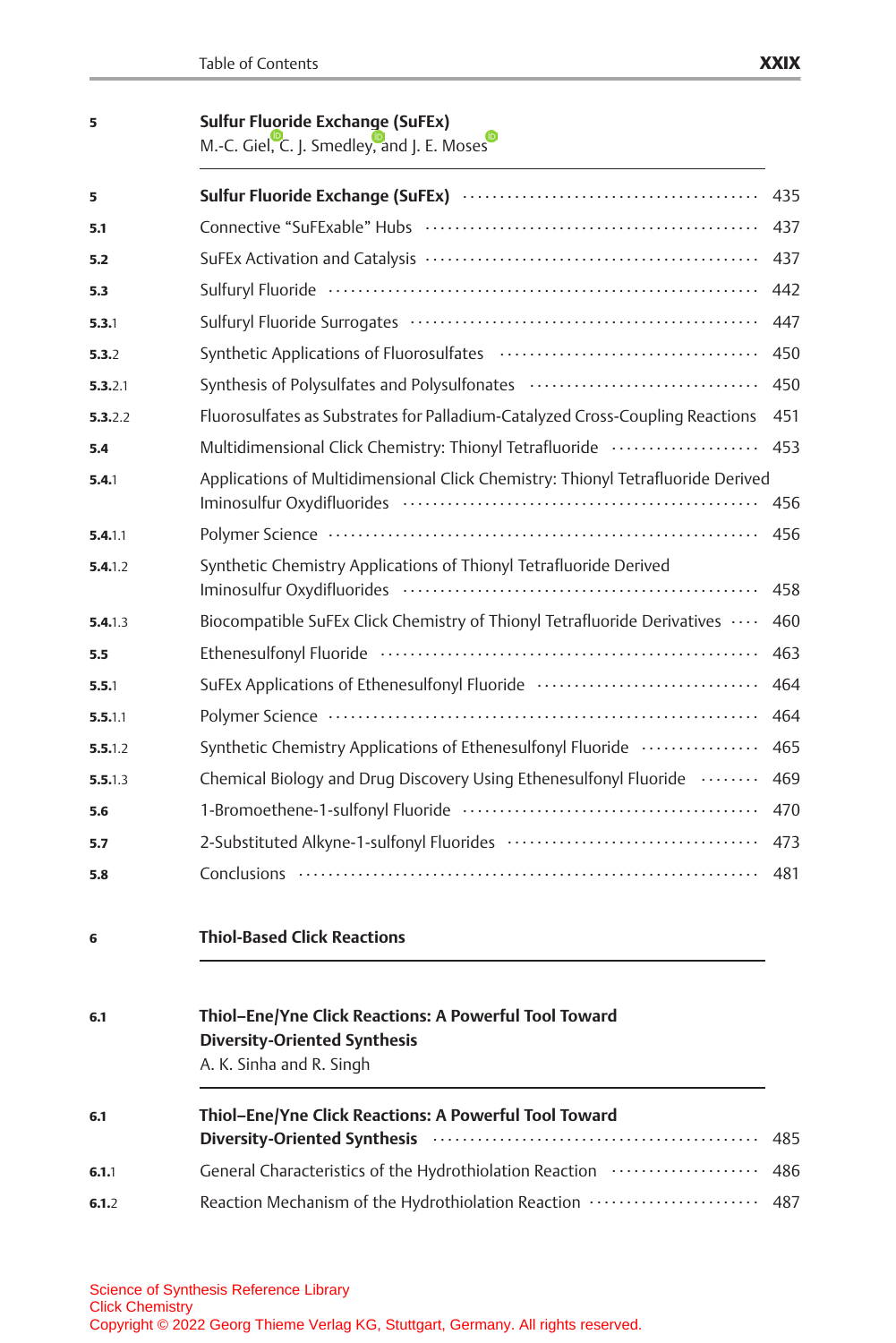| 6.1.2.1       |                                                                      | 487 |
|---------------|----------------------------------------------------------------------|-----|
| 6.1.2.1.1     |                                                                      | 487 |
| 6.1.2.1.2     |                                                                      | 489 |
| 6.1.2.2       | Reaction Mechanism of Thiol-Yne Coupling                             | 490 |
| 6.1.2.2.1     |                                                                      | 490 |
| 6.1.2.2.2     |                                                                      | 491 |
| 6.1.3         |                                                                      | 492 |
| 6.1.3.1       | Synthetic Methods for Thiol-Ene Coupling                             | 492 |
| 6.1.3.1.1     |                                                                      | 492 |
| 6.1.3.1.1.1   | Photoinitiator-Mediated Radical Thiol-Ene Coupling                   | 492 |
| 6.1.3.1.1.2   | Photoredox-Mediated Radical Thiol-Ene Coupling                       | 497 |
| 6.1.3.1.1.2.1 | Dye-Mediated Photoredox Thiol-Ene Coupling                           | 497 |
| 6.1.3.1.1.2.2 |                                                                      | 499 |
| 6.1.3.1.1.2.3 | Semiconductor-Based Catalysts for Radical Thiol-Ene Coupling         | 504 |
| 6.1.3.1.1.3   | Photoorganocatalyst-Mediated Radical Thiol-Ene Coupling              | 507 |
| 6.1.3.1.2     |                                                                      | 509 |
| 6.1.3.1.2.1   | Metal-Catalyzed Thiol-Ene Coupling with anti-Markovnikov Selectivity | 509 |
| 6.1.3.1.2.2   | Metal-Catalyzed Thiol-Ene Coupling with Markovnikov Selectivity      | 513 |
| 6.1.3.1.3     |                                                                      | 519 |
| 6.1.3.1.3.1   | Metal-Free Thiol-Ene Coupling with anti-Markovnikov Selectivity      | 519 |
| 6.1.3.1.3.2   | Metal-Free Thiol-Ene Coupling with Markovnikov Selectivity           | 526 |
| 6.1.3.2       |                                                                      | 527 |
| 6.1.3.2.1     |                                                                      | 527 |
| 6.1.3.2.2     |                                                                      | 533 |
| 6.1.3.2.2.1   | Metal-Catalyzed Vinyl Sulfide Synthesis with anti-Markovnikov        | 534 |
| 6.1.3.2.2.2   | Metal-Catalyzed Vinyl Sulfide Synthesis with Markovnikov             | 537 |
| 6.1.3.2.3     |                                                                      | 543 |
| 6.1.3.2.4     | Thiol-Yne Coupling for Double Hydrothiolation of Alkynes             | 547 |
| 6.1.4         | Applications of Hydrothiolation Reactions in Life Sciences           | 551 |
| 6.1.5         |                                                                      | 555 |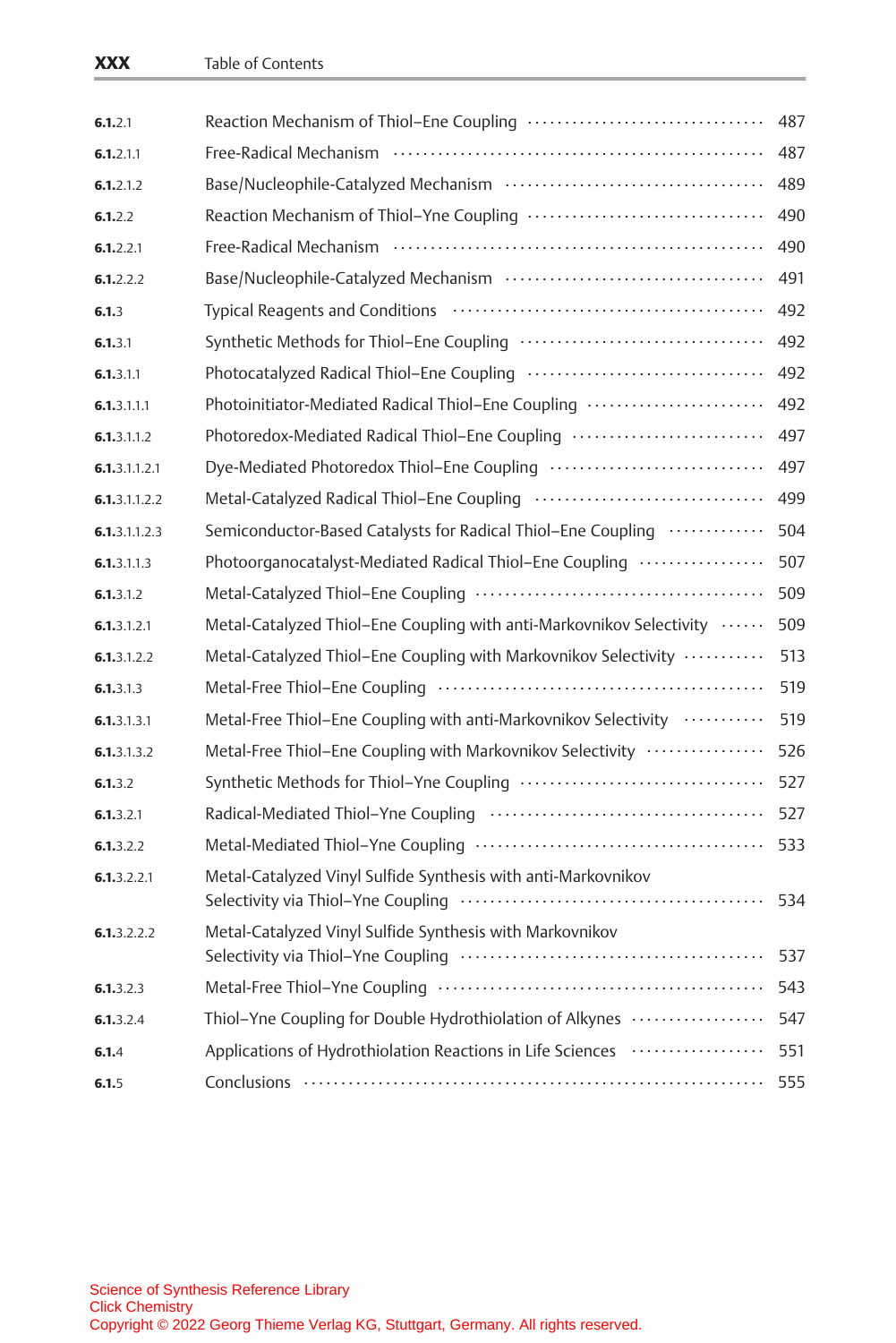| 6.2 | Hybridization of Thiol-Ene Chemistry Hydrogels for |
|-----|----------------------------------------------------|
|     | <b>Biomedical Applications</b>                     |
|     | Z. Xu and K. M. Bratlie                            |

| 6.2       | Hybridization of Thiol-Ene Chemistry Hydrogels for<br>Biomedical Applications (and according to the Application of Applications (and Applications of Applications and Applications of Applications (and Applications of Applications and Applications of Applications and Applicatio | 559 |
|-----------|--------------------------------------------------------------------------------------------------------------------------------------------------------------------------------------------------------------------------------------------------------------------------------------|-----|
| 6.2.1     |                                                                                                                                                                                                                                                                                      | 559 |
| 6.2.2     | Thiol-Ene Reactions for Hydrogel Cross-Linking                                                                                                                                                                                                                                       | 559 |
| 6.2.3     | Thiol-Ene Cross-Linking in Regulating Hydrogel Properties                                                                                                                                                                                                                            | 563 |
| 6.2.3.1   |                                                                                                                                                                                                                                                                                      | 563 |
| 6.2.3.2   |                                                                                                                                                                                                                                                                                      | 564 |
| 6.2.3.2.1 |                                                                                                                                                                                                                                                                                      | 564 |
| 6.2.3.2.2 |                                                                                                                                                                                                                                                                                      | 564 |
| 6.2.4     |                                                                                                                                                                                                                                                                                      | 565 |
| 6.2.4.1   | Application of Thiol-Ene Hydrogels in Wound Dressing                                                                                                                                                                                                                                 | 565 |
| 6.2.4.2   | Application of Thiol-Ene Hydrogels in 3D-Printed Scaffolds                                                                                                                                                                                                                           | 568 |
| 6.2.4.2.1 |                                                                                                                                                                                                                                                                                      | 568 |
| 6.2.4.2.2 |                                                                                                                                                                                                                                                                                      | 570 |
| 6,2,4,3   | Application of Thiol–Ene Hydrogels in Cartilage and Bone Tissue Engineering                                                                                                                                                                                                          | 571 |
| 6.2.5     |                                                                                                                                                                                                                                                                                      | 573 |

#### 7 Tetrazine-Based Cycloadditions in Click Chemistry

W. Kub[a,](http://orcid.org/0000-0003-4799-7242) [M](http://orcid.org/0000-0003-4799-7242). Wilkovitsc[h,](http://orcid.org/0000-0002-6809-6972) [J](http://orcid.org/0000-0002-6809-6972). C. T. Carlso[n,](http://orcid.org/0000-0003-4139-9057) [a](http://orcid.org/0000-0003-4139-9057)nd H. Mikul[a](http://orcid.org/0000-0002-9218-9722)

| $\overline{ }$ | Tetrazine-Based Cycloadditions in Click Chemistry                        | 577 |
|----------------|--------------------------------------------------------------------------|-----|
| 7.1            | Cycloaddition Reactions of 1,2,4,5-Tetrazines                            | 578 |
| 7.2            |                                                                          | 580 |
| 7.3            | Synthesis and Modification of 1,2,4,5-Tetrazines                         | 582 |
| 7.3.1          | Synthesis of Tetrazines by Ring Construction with Formation of C-N Bonds | 582 |
| 7.3.2          | Synthesis of Tetrazines by Replacing Substituents                        | 585 |
| 7.3.3          |                                                                          | 586 |
| 7.4            |                                                                          | 587 |
| 7.4.1          | The Role of Strain and the Underlying Principle of Reactivity            | 589 |
| 7.4.2          |                                                                          | 589 |
| 7.4.3          |                                                                          | 597 |
| 7.4.4          |                                                                          | 598 |
| 7.4.5          |                                                                          | 599 |
| 7.4.6          |                                                                          |     |